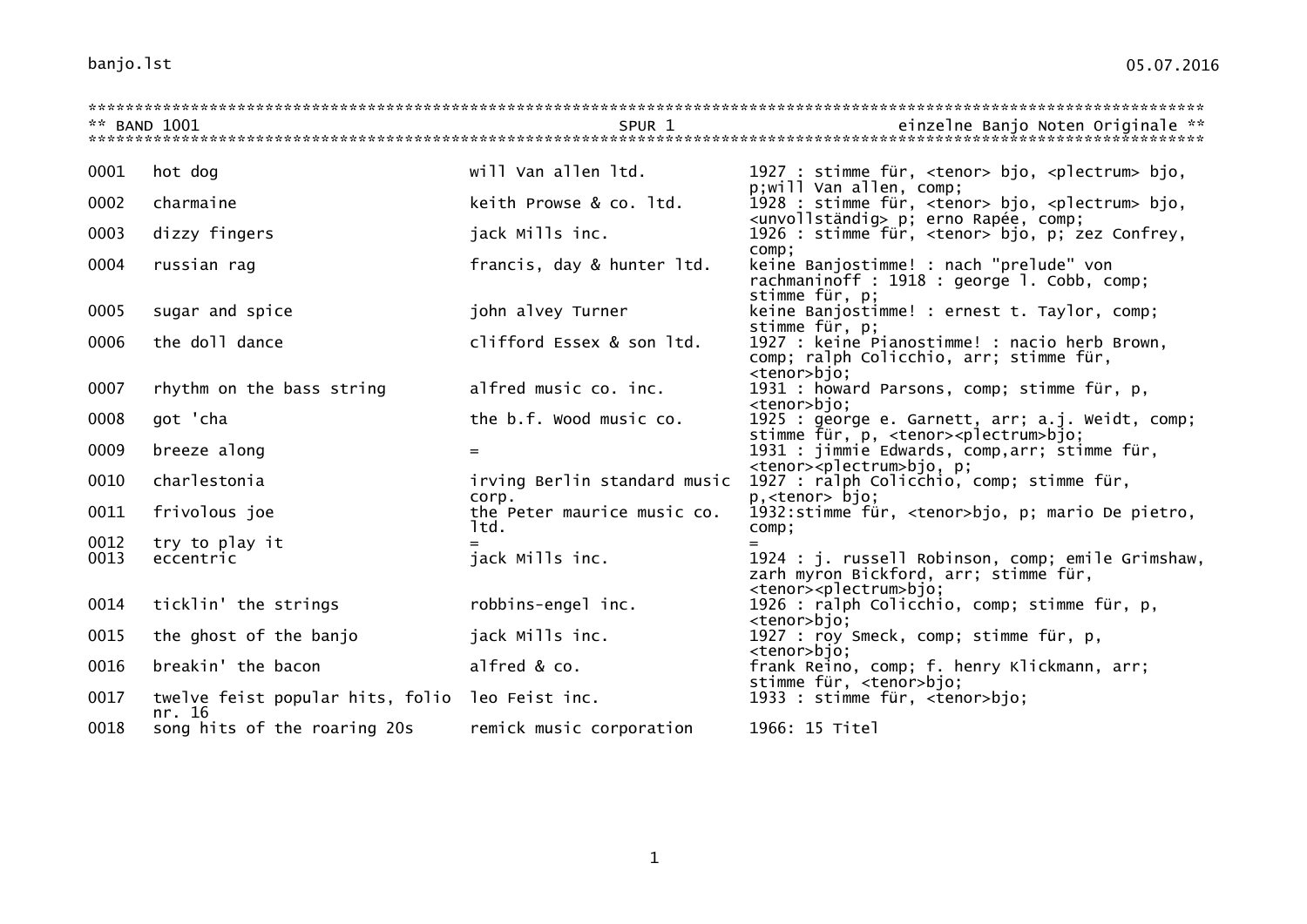| ** BAND 1001 |                         | SPUR <sub>2</sub>       | Harry Reser Soli, Originale **                                                                             |
|--------------|-------------------------|-------------------------|------------------------------------------------------------------------------------------------------------|
| 0001         | the clock and the banjo | campbell Connelly & co. | 1926 : harry Reser, comp; stimme für, p, <tenor><br/>bjo;</tenor>                                          |
| 0002         | pickin's                | jack Mills inc.         | 1927 : harry Reser, comp; stimme für, p,<br><tenor>bjo;</tenor>                                            |
| 0003         | lollipops               | campbell Connelly & co. | 1924 : harry Reser, comp; emile Grimshaw, arr;<br>stimme für, p, <tenor><plectrum> bjo;</plectrum></tenor> |
| 0004         | cliquot                 | harry Reser             | 1926 : stimme fur, p;                                                                                      |
| 0005         | air brakes              | harry Reser             | 1928 : harry Reser, comp; stimme fur, p,                                                                   |
| 0006         | hen cackles             | harry Reser             | <tenor>bjo;<br/>1933 : harry Reser, comp; stimme für, p,<br/><tenor>bjo;</tenor></tenor>                   |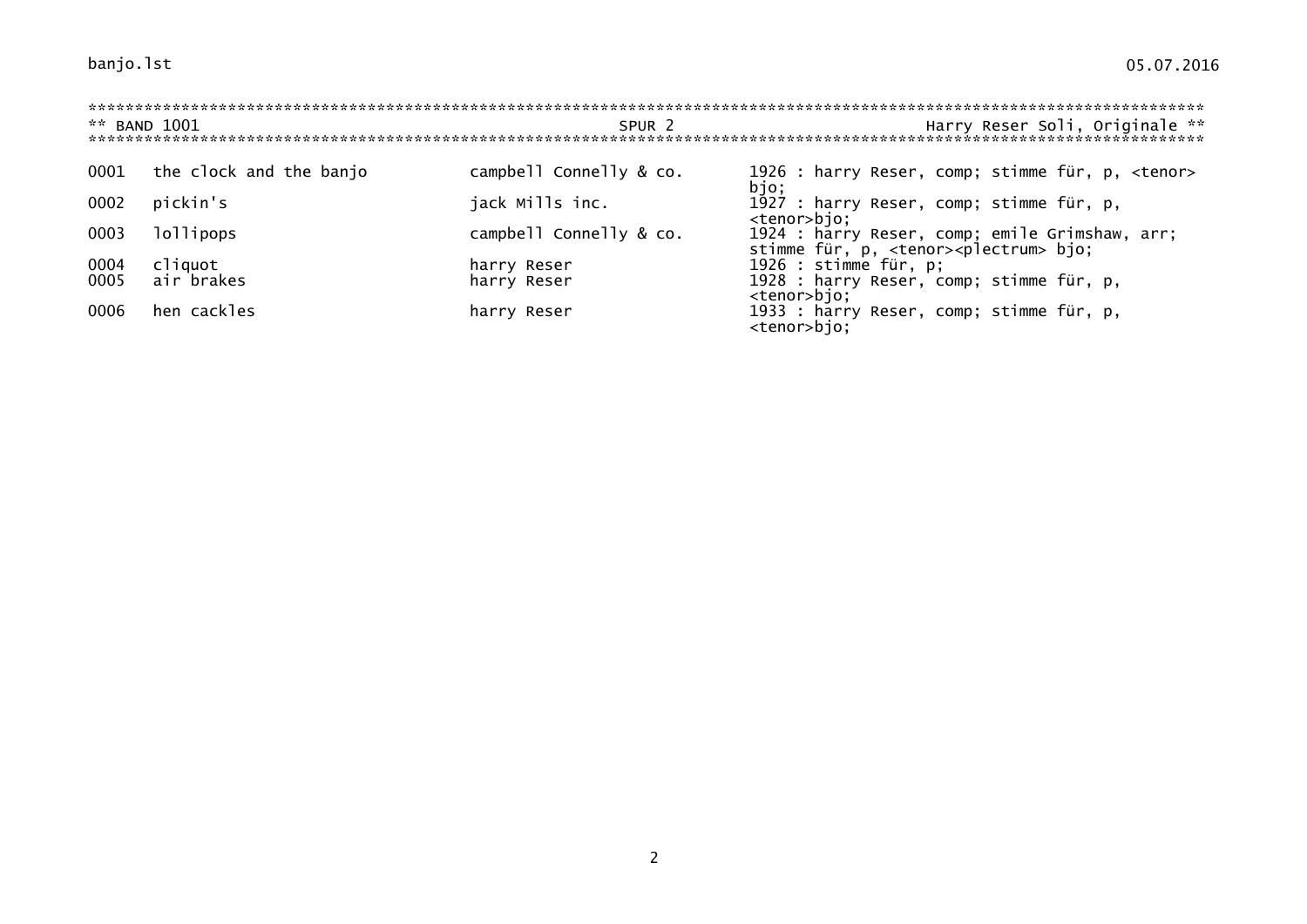| ** BAND 1001 |                        | SPUR <sub>3</sub>       | Banjo Soli, Kopien **                                                                                    |
|--------------|------------------------|-------------------------|----------------------------------------------------------------------------------------------------------|
|              |                        |                         |                                                                                                          |
| 0001         | little finger tricks   | lawrence Wright         | 1927 : pete Mandell, comp; stimme für p,                                                                 |
|              |                        |                         | <tenor><plectrum>bjo;</plectrum></tenor>                                                                 |
| 0002         | the savoy rag          | lawrence Wright         | 1927 : pete Mandell, comp; stimme fur p,                                                                 |
| 0003         | take your pick         | lawrence Wright         | <tenor><plectrum>bjo;<br/>1925 : pete Mandell, comp; stimme fur p,</plectrum></tenor>                    |
|              |                        |                         | <tenor><plectrum>bjo;</plectrum></tenor>                                                                 |
| 0004         | banjomania             | campbell Connelly & co. | 1926 : pete Mandell, comp; dave Thomas, arr;                                                             |
|              |                        |                         | stimme für, p, <tenor><plectrum>bjo;</plectrum></tenor>                                                  |
| 0005         | get goin'              | campbell Connelly & co. | 1925 : pete Mandell, comp; dave Thomas, arr;                                                             |
| 0006         | pickin's               | jack Mills inc.         | stimme für, p, <tenor> bjo;</tenor>                                                                      |
|              |                        |                         | 1927 : harry Reser, comp; stimme für, p,<br><tenor><plectrum>bjo;</plectrum></tenor>                     |
| 0007         | crazy jo'              | lawrence Wright         | 1927 : harry Reser, comp; emile Grimshaw, arr;                                                           |
|              |                        |                         | stimme für, p, <tenor><plectrum>bjo;</plectrum></tenor>                                                  |
| 0008         | cuttin'up              | robbins-engel inc.      | 1927 : ralph Colicchio, comp; stimme fur, p,                                                             |
|              | blue belles            |                         | <tenor>bjo;</tenor>                                                                                      |
| 0009         |                        | corp.                   | irving Berlin standard music 1927 : ralph Colicchio, comp; stimme für, p, bjo;                           |
| 0010         | charlestonia           |                         | irving Berlin standard music 1927 : ralph Colicchio, comp; stimme für, p, bjo;                           |
|              |                        | corp.                   |                                                                                                          |
| 0011         | peck-o-picks           | robbins-engel inc.      | 1924 : michael Pingitore, comp; stimme für, p,                                                           |
|              |                        |                         | <tenor>bjo;</tenor>                                                                                      |
| 0012         | ping-a-pep             | richmond-robbins inc.   | 1923 : michael Pingitore, alfred Conklin, comp;                                                          |
| 0013         | nola                   | sam Fox pub. co.        | stimme für, p, <tenor>bjo;<br/>1925 : felix Arndt, comp; stimme fur, <tenor>bjo;</tenor></tenor>         |
| 0014         | flapperette            | lawrence Wright         | jesse Greer, comp; w. Triggs, arr; stimme für,                                                           |
|              |                        |                         | <tenor>bjo;</tenor>                                                                                      |
| 0015         | hot stuff patrol       |                         | vess 1. Ossman, comp; klaus Buhé, arr; stimme                                                            |
|              |                        |                         | für, <tenor>bjo;</tenor>                                                                                 |
| 0016<br>0017 | banjokes<br>blaze away | jack Mills inc.         | 1927 : roy Smeck, comp; stimme für, p, bjo;<br>abe Holzmann, comp; stimme fur, <plectrum>bjo;</plectrum> |
| 0018         | 12th street rag        | j.w. Jenkins sons       | 1919 : euday 1. Bowman, comp; stimme fur, p, bjo;                                                        |
| 0019         | pepper and salt        | ralph Colicchio         | 1928 : stimme für, p, <tenor>bjo;</tenor>                                                                |
| 0020         | plinka plunk           | mike Pingitore          | 1923: michael Pingitore, charles f. Caldwell,                                                            |
|              |                        |                         | comp; stimme für, p, <tenor>bjo;</tenor>                                                                 |